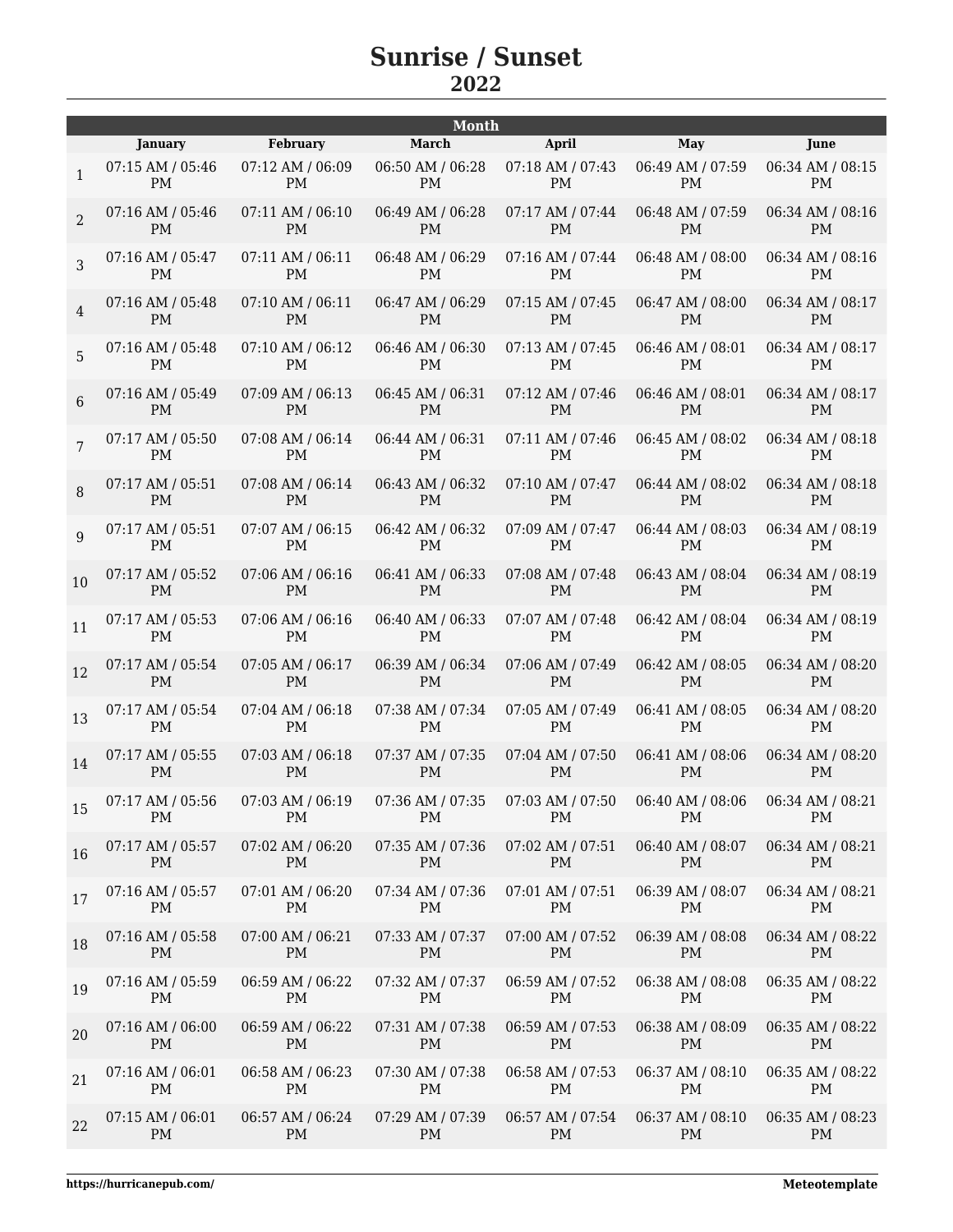| Month |                                   |                  |                                   |                               |                               |                               |
|-------|-----------------------------------|------------------|-----------------------------------|-------------------------------|-------------------------------|-------------------------------|
|       | <b>January</b>                    | <b>February</b>  | March                             | April                         | May                           | June                          |
| 23    | $07:15$ AM / $06:02$              | 06:56 AM / 06:24 | $07:27$ AM / $07:39$              | 06:56 AM / 07:54              | 06:37 AM / 08:11              | 06:35 AM / 08:23              |
|       | <b>PM</b>                         | <b>PM</b>        | <b>PM</b>                         | <b>PM</b>                     | <b>PM</b>                     | <b>PM</b>                     |
| 24    | $07:15$ AM / $06:03$              | 06:55 AM / 06:25 | $07:26$ AM / $07:40$              | 06:55 AM / 07:55              | 06:36 AM / 08:11              | 06:36 AM / 08:23              |
|       | <b>PM</b>                         | <b>PM</b>        | <b>PM</b>                         | <b>PM</b>                     | <b>PM</b>                     | <b>PM</b>                     |
| 25    | $07:15$ AM / $06:04$              | 06:54 AM / 06:25 | 07:25 AM / 07:40                  | 06:54 AM / 07:55              | 06:36 AM / 08:12              | 06:36 AM / 08:23              |
|       | <b>PM</b>                         | <b>PM</b>        | <b>PM</b>                         | <b>PM</b>                     | <b>PM</b>                     | <b>PM</b>                     |
| 26    | $07:14$ AM / $06:05$              | 06:53 AM / 06:26 | 07:24 AM / 07:41                  | 06:53 AM / 07:56              | 06:36 AM / 08:12              | 06:36 AM / 08:23              |
|       | <b>PM</b>                         | <b>PM</b>        | <b>PM</b>                         | <b>PM</b>                     | <b>PM</b>                     | <b>PM</b>                     |
| 2.7   | $07:14$ AM / $06:05$              | 06:52 AM / 06:27 | 07:23 AM / 07:41                  | 06:52 AM / 07:56              | 06:35 AM / 08:13              | 06:37 AM / 08:23              |
|       | <b>PM</b>                         | PM               | <b>PM</b>                         | <b>PM</b>                     | PM                            | <b>PM</b>                     |
| 28    | 07:13 AM / 06:06                  | 06:51 AM / 06:27 | 07:22 AM / 07:42                  | 06:52 AM / 07:57              | 06:35 AM / 08:13              | 06:37 AM / 08:23              |
|       | <b>PM</b>                         | <b>PM</b>        | <b>PM</b>                         | <b>PM</b>                     | <b>PM</b>                     | <b>PM</b>                     |
| 29    | $07:13$ AM / $06:07$<br>PM        |                  | $07:21$ AM / $07:42$<br><b>PM</b> | 06:51 AM / 07:58<br><b>PM</b> | 06:35 AM / 08:14<br><b>PM</b> | 06:37 AM / 08:23<br><b>PM</b> |
| 30    | 07:13 AM / 06:08<br>PM            |                  | 07:20 AM / 07:43<br><b>PM</b>     | 06:50 AM / 07:58<br>PM        | 06:35 AM / 08:14<br><b>PM</b> | 06:38 AM / 08:23<br><b>PM</b> |
| 31    | $07:12$ AM / $06:08$<br><b>PM</b> |                  | 07:19 AM / 07:43<br><b>PM</b>     |                               | 06:34 AM / 08:15<br><b>PM</b> |                               |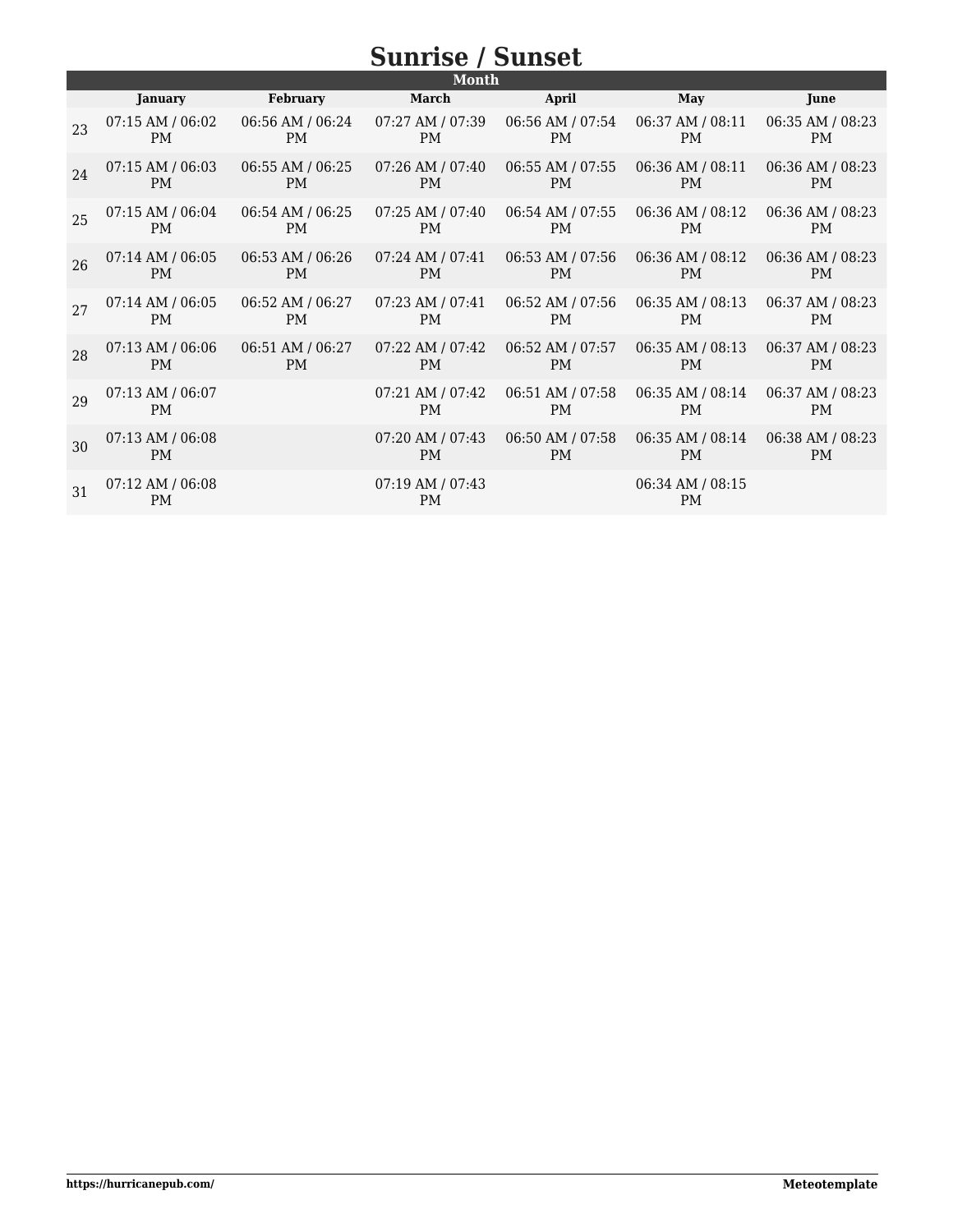|                |            |                | <b>Month</b>     |                  |                  |                  |
|----------------|------------|----------------|------------------|------------------|------------------|------------------|
|                | July       | <b>August</b>  | September        | October          | <b>November</b>  | <b>December</b>  |
| $\mathbf{1}$   | 06:38 AM / | 06:53 AM /     | 07:07 AM / 07:46 | 07:20 AM / 07:13 | 07:37 AM / 06:44 | 06:58 AM / 05:34 |
|                | 08:24 PM   | 08:14 PM       | PM               | PM               | PM               | PM               |
| $\overline{2}$ | 06:38 AM / | 06:53 AM /     | 07:07 AM / 07:45 | 07:20 AM / 07:12 | 07:37 AM / 06:44 | 06:59 AM / 05:34 |
|                | 08:24 PM   | 08:13 PM       | <b>PM</b>        | <b>PM</b>        | <b>PM</b>        | <b>PM</b>        |
| 3              | 06:39 AM / | 06:54 AM /     | 07:08 AM / 07:44 | 07:21 AM / 07:11 | 07:38 AM / 06:43 | 07:00 AM / 05:34 |
|                | 08:24 PM   | 08:12 PM       | PM               | <b>PM</b>        | <b>PM</b>        | <b>PM</b>        |
| $\overline{4}$ | 06:39 AM / | 06:54 AM /     | 07:08 AM / 07:43 | 07:21 AM / 07:10 | 07:39 AM / 06:42 | 07:00 AM / 05:34 |
|                | 08:23 PM   | 08:12 PM       | <b>PM</b>        | <b>PM</b>        | <b>PM</b>        | <b>PM</b>        |
| 5              | 06:40 AM / | 06:55 AM /     | 07:09 AM / 07:42 | 07:22 AM / 07:09 | 07:39 AM / 06:42 | 07:01 AM / 05:34 |
|                | 08:23 PM   | 08:11 PM       | <b>PM</b>        | <b>PM</b>        | PM               | PM               |
| 6              | 06:40 AM / | 06:55 AM /     | 07:09 AM / 07:41 | 07:22 AM / 07:08 | 06:40 AM / 05:41 | 07:02 AM / 05:34 |
|                | 08:23 PM   | 08:10 PM       | <b>PM</b>        | PM               | <b>PM</b>        | <b>PM</b>        |
| $\overline{7}$ | 06:40 AM / | 06:56 AM /     | 07:10 AM / 07:40 | 07:22 AM / 07:07 | 06:41 AM / 05:40 | 07:03 AM / 05:34 |
|                | 08:23 PM   | 08:10 PM       | <b>PM</b>        | PM               | PM               | PM               |
| $\, 8$         | 06:41 AM / | 06:56 AM /     | 07:10 AM / 07:39 | 07:23 AM / 07:06 | 06:41 AM / 05:40 | 07:03 AM / 05:34 |
|                | 08:23 PM   | 08:09 PM       | <b>PM</b>        | <b>PM</b>        | <b>PM</b>        | <b>PM</b>        |
| 9              | 06:41 AM / | 06:57 AM /     | 07:10 AM / 07:38 | 07:23 AM / 07:05 | 06:42 AM / 05:39 | 07:04 AM / 05:35 |
|                | 08:23 PM   | 08:08 PM       | <b>PM</b>        | <b>PM</b>        | <b>PM</b>        | <b>PM</b>        |
| 10             | 06:42 AM / | 06:57 AM /     | 07:11 AM / 07:37 | 07:24 AM / 07:04 | 06:43 AM / 05:39 | 07:05 AM / 05:35 |
|                | 08:23 PM   | 08:07 PM       | <b>PM</b>        | <b>PM</b>        | <b>PM</b>        | <b>PM</b>        |
| 11             | 06:42 AM / | 06:58 AM /     | 07:11 AM / 07:36 | 07:24 AM / 07:03 | 06:43 AM / 05:38 | 07:05 AM / 05:35 |
|                | 08:23 PM   | 08:06 PM       | <b>PM</b>        | <b>PM</b>        | <b>PM</b>        | <b>PM</b>        |
| 12             | 06:43 AM / | 06:58 AM /     | 07:12 AM / 07:34 | 07:25 AM / 07:02 | 06:44 AM / 05:38 | 07:06 AM / 05:35 |
|                | 08:22 PM   | 08:06 PM       | <b>PM</b>        | PM               | PM               | PM               |
| 13             | 06:43 AM / | 06:58 AM /     | 07:12 AM / 07:33 | 07:25 AM / 07:01 | 06:45 AM / 05:37 | 07:06 AM / 05:36 |
|                | 08:22 PM   | 08:05 PM       | PM               | PM               | PM               | <b>PM</b>        |
| 14             | 06:44 AM / | 06:59 AM /     | 07:12 AM / 07:32 | 07:26 AM / 07:00 | 06:46 AM / 05:37 | 07:07 AM / 05:36 |
|                | 08:22 PM   | 08:04 PM       | <b>PM</b>        | <b>PM</b>        | <b>PM</b>        | <b>PM</b>        |
| 15             | 06:44 AM / | 06:59 AM /     | 07:13 AM / 07:31 | 07:27 AM / 06:59 | 06:46 AM / 05:37 | 07:08 AM / 05:36 |
|                | 08:22 PM   | 08:03 PM       | PM               | PM               | PM               | PM               |
| 16             | 06:44 AM / | 07:00 AM /     | 07:13 AM / 07:30 | 07:27 AM / 06:58 | 06:47 AM / 05:36 | 07:08 AM / 05:37 |
|                | 08:21 PM   | 08:02 PM       | <b>PM</b>        | PM               | <b>PM</b>        | <b>PM</b>        |
| 17             | 06:45 AM / | $07:00$ AM $/$ | 07:14 AM / 07:29 | 07:28 AM / 06:57 | 06:48 AM / 05:36 | 07:09 AM / 05:37 |
|                | 08:21 PM   | 08:01 PM       | PM               | PM               | PM               | PM               |
| 18             | 06:45 AM / | $07:01$ AM /   | 07:14 AM / 07:28 | 07:28 AM / 06:56 | 06:49 AM / 05:35 | 07:09 AM / 05:38 |
|                | 08:21 PM   | 08:00 PM       | PM               | PM               | PM               | PM               |
| 19             | 06:46 AM / | 07:01 AM /     | 07:15 AM / 07:26 | 07:29 AM / 06:55 | 06:49 AM / 05:35 | 07:10 AM / 05:38 |
|                | 08:20 PM   | 07:59 PM       | PM               | PM               | PM               | PM               |
| 20             | 06:46 AM / | 07:02 AM /     | 07:15 AM / 07:25 | 07:29 AM / 06:54 | 06:50 AM / 05:35 | 07:10 AM / 05:38 |
|                | 08:20 PM   | 07:59 PM       | PM               | PM               | PM               | PM               |
| 21             | 06:47 AM / | 07:02 AM /     | 07:15 AM / 07:24 | 07:30 AM / 06:53 | 06:51 AM / 05:35 | 07:11 AM / 05:39 |
|                | 08:20 PM   | 07:58 PM       | PM               | PM               | PM               | PM               |
| 22             | 06:47 AM / | 07:03 AM /     | 07:16 AM / 07:23 | 07:30 AM / 06:52 | 06:52 AM / 05:34 | 07:11 AM / 05:39 |
|                | 08:19 PM   | 07:57 PM       | PM               | PM               | <b>PM</b>        | PM               |
|                |            |                |                  |                  |                  |                  |